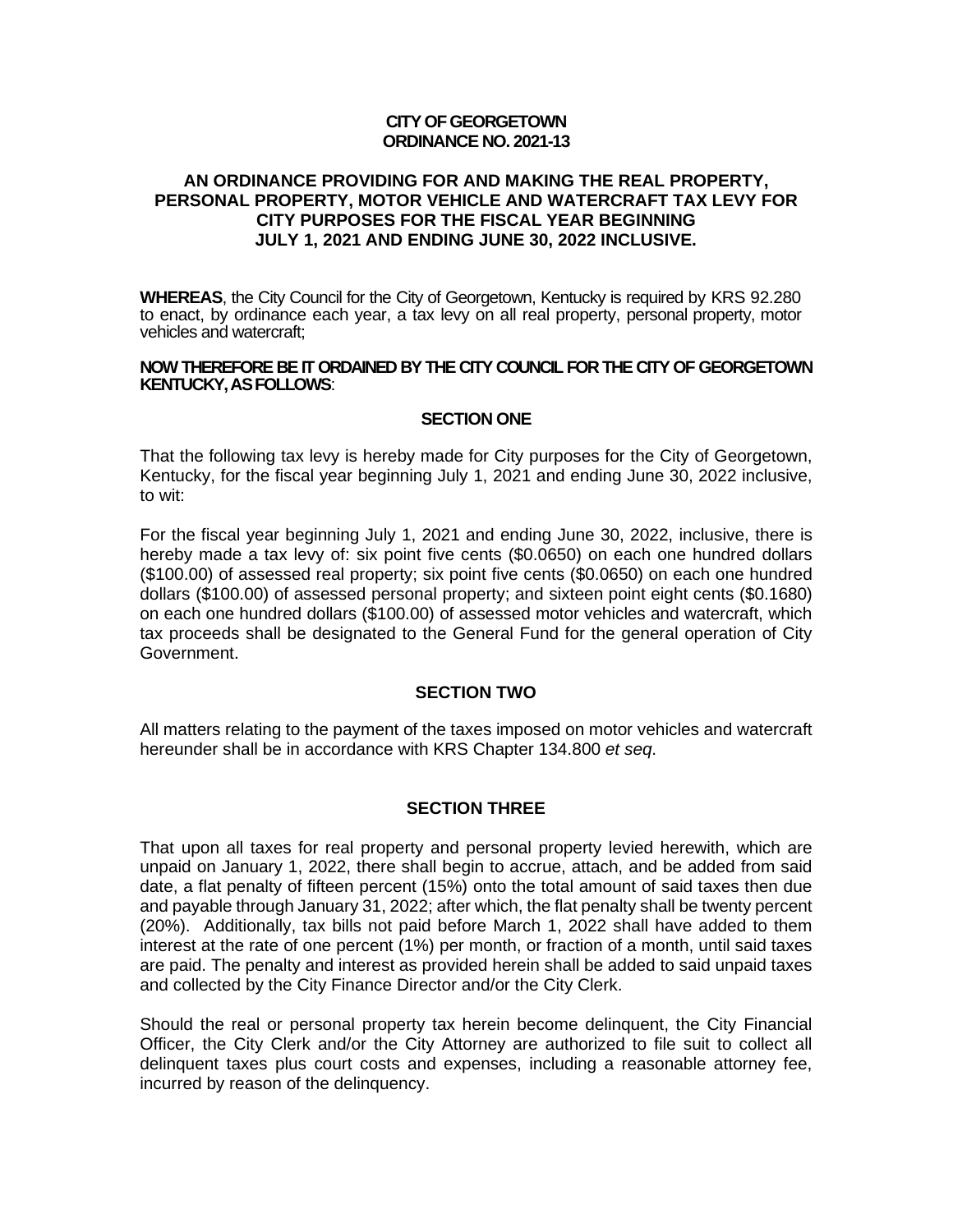### **SECTION FOUR**

If any section, subsection, sentence, clause, or phrase of this ordinance is held unconstitutional or otherwise invalid, such infirmity shall not affect the validity of the remaining portions of this ordinance.

#### **SECTION FIVE**

All ordinances or parts of ordinances in conflict with this ordinance are hereby repealed.

## **SECTION SIX**

This Ordinance shall take effect after its passage and publication according to law.

PUBLICLY INTRODUCED AND READ FIRST TIME: September 13, 2021

PUBLICLY READ SECOND TIME AND PASSED: September 27, 2021

 $APPROVED:$  Tom Prather (Sep 28, 2021 12:58 EDT) Tom Prather, Mayor Tom 4

 $ATTEST:$  Tracie Hoffman (Sep 28, 2021 13:12 EDT) [Tracie Hoffman](https://na1.documents.adobe.com/verifier?tx=CBJCHBCAABAAzUzUGqcnnTGeU8CHmdodfnStOnVre6AX)<br>Tracie Hoffman (Sep 28, 2021 13:12 EDT)

Tracie Hoffman, City Clerk